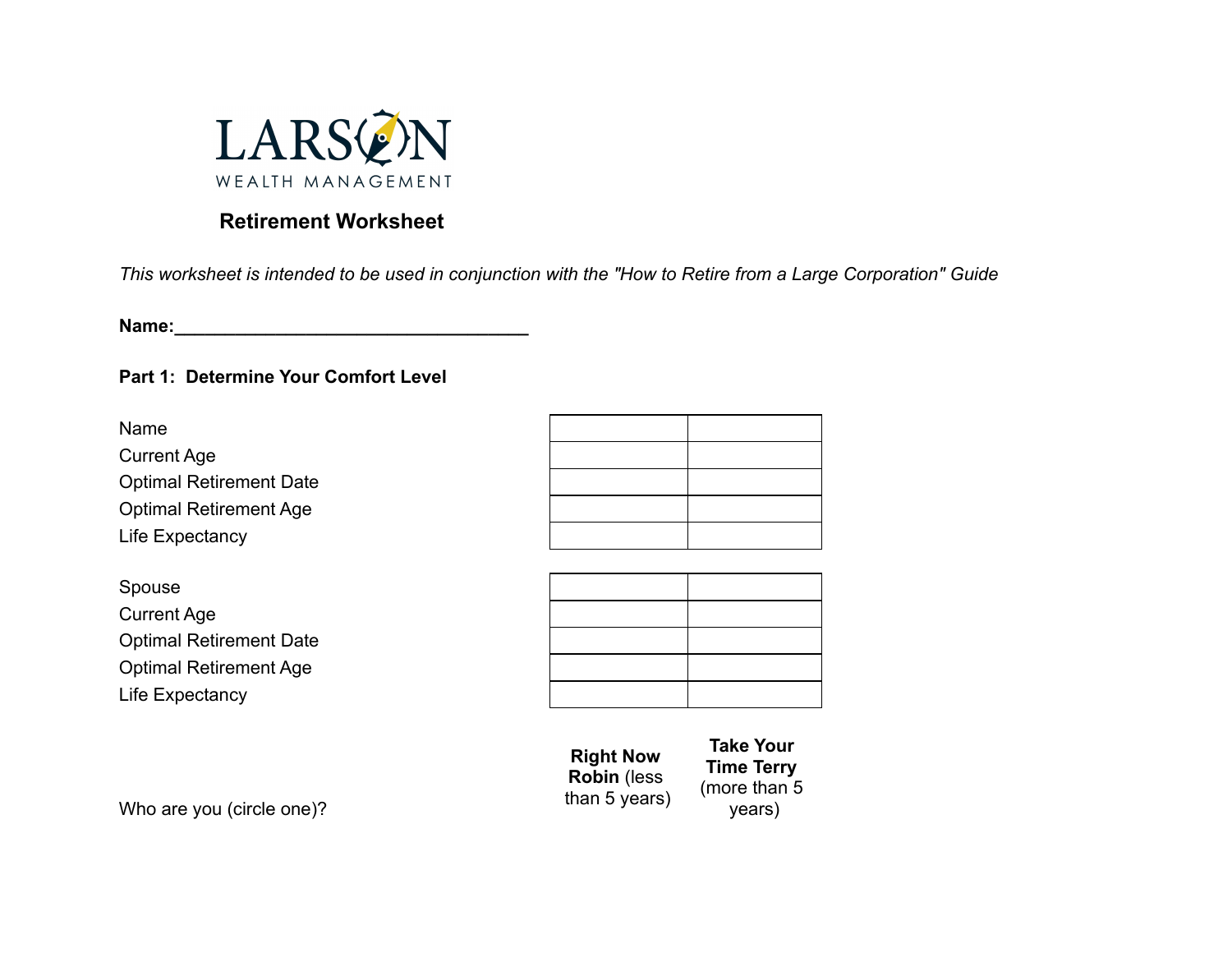#### **Part 2: Determine Your Numbers - Please enter monthly amount below:**

### **Income Option Worksheet (please enter monthly amounts below)**

### **Social Security**

Social Security Age 62 Social Security at Full Retirement Social Security Age 70

## **Company Pension**

Lump-Sum Value (at retirement age) Pension (at retirement age) No Survivor Pension (at retirement age) 50% Survivor Pension (at retirement age) 100% Survivor

IRR based on most likely pension option:

IRR to age 75

 $IRR$  to age 80

IRR to age  $85$ 

 $IRR$  to age 90

IRR to age  $95$ 

### **Other Income**



| You | <b>Spouse</b> | <b>Combined</b> |
|-----|---------------|-----------------|
|     |               |                 |
|     |               |                 |
|     |               |                 |

| You | <b>Spouse</b> | <b>Combined</b> |
|-----|---------------|-----------------|
|     |               |                 |
|     |               |                 |
|     |               |                 |
|     |               |                 |

|  | n/a            |
|--|----------------|
|  | n/a            |
|  | $n/a$<br>$n/a$ |
|  |                |

| You<br><b>Spouse</b> |  | <b>Combined</b> |  |
|----------------------|--|-----------------|--|
|                      |  |                 |  |
|                      |  |                 |  |
|                      |  |                 |  |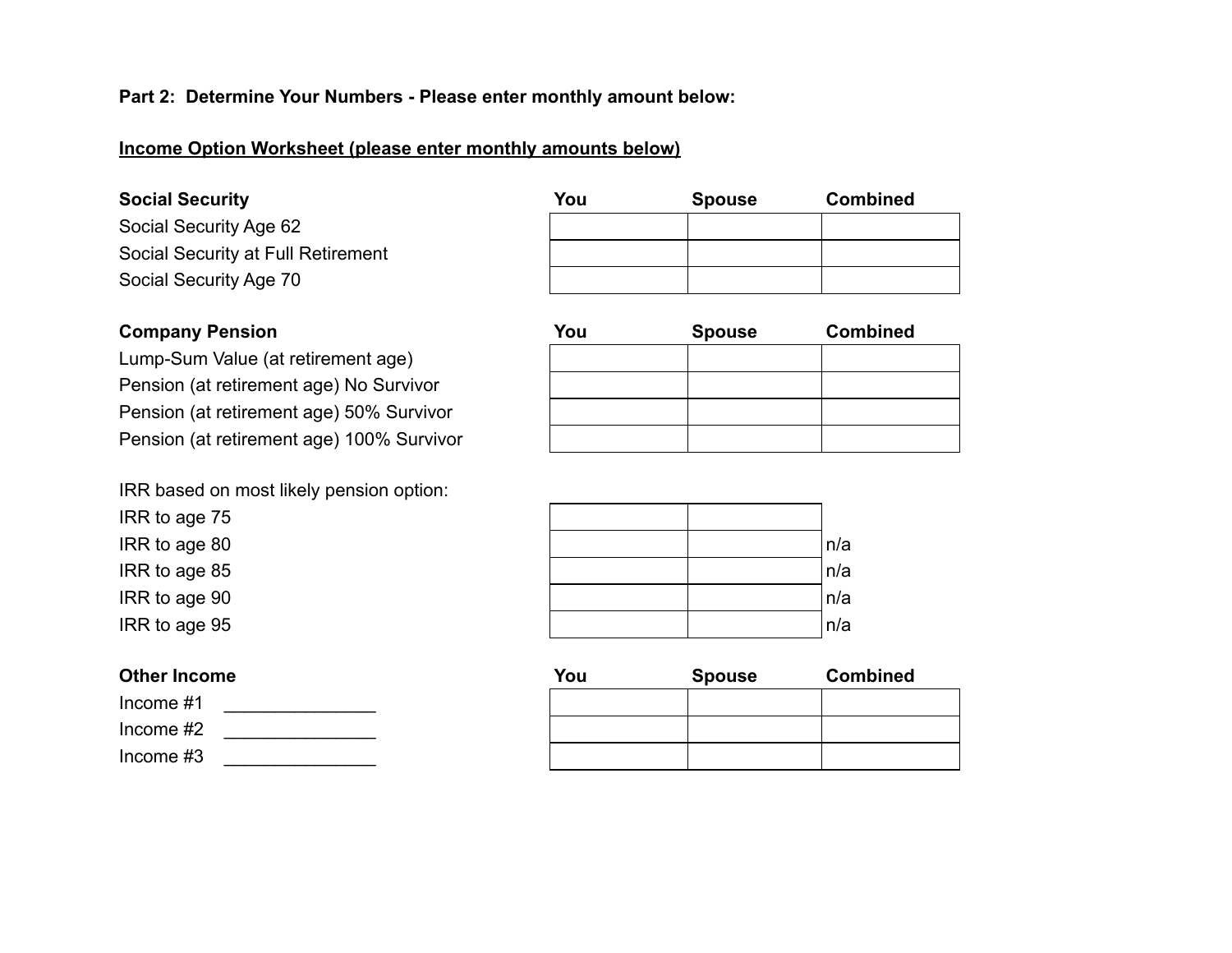## **Liquid Asset Worksheet**

Total in Pre-Tax

Total Pension (if lump sum taken at retirement age) Total in Roth Total in After-Tax (non-qualified) Total In Checking/Savings *Total Liquid Assets*

| You | <b>Spouse</b> | <b>Combined</b> |
|-----|---------------|-----------------|
|     |               |                 |
|     |               |                 |
|     |               |                 |
|     |               |                 |
|     |               |                 |
|     |               |                 |

Potential withdrawal rate scenarios (circle one) Annual Monthly

2% of Combined Liquid Assets

3% of Combined Liquid Assets

4% of Combined Liquid Assets

5% of Combined Liquid Assets

## **Your Spending**

If "Robin" insert numbers from LWM Budget Worksheet Below. If "Terry" insert numbers from LWM Effortless Budget Worksheet Below

Expenses in Retirement (excl. income taxes) Taxes in Retirement *Total Expenses in Retirement*

| Annually |
|----------|
|          |
|          |
|          |
|          |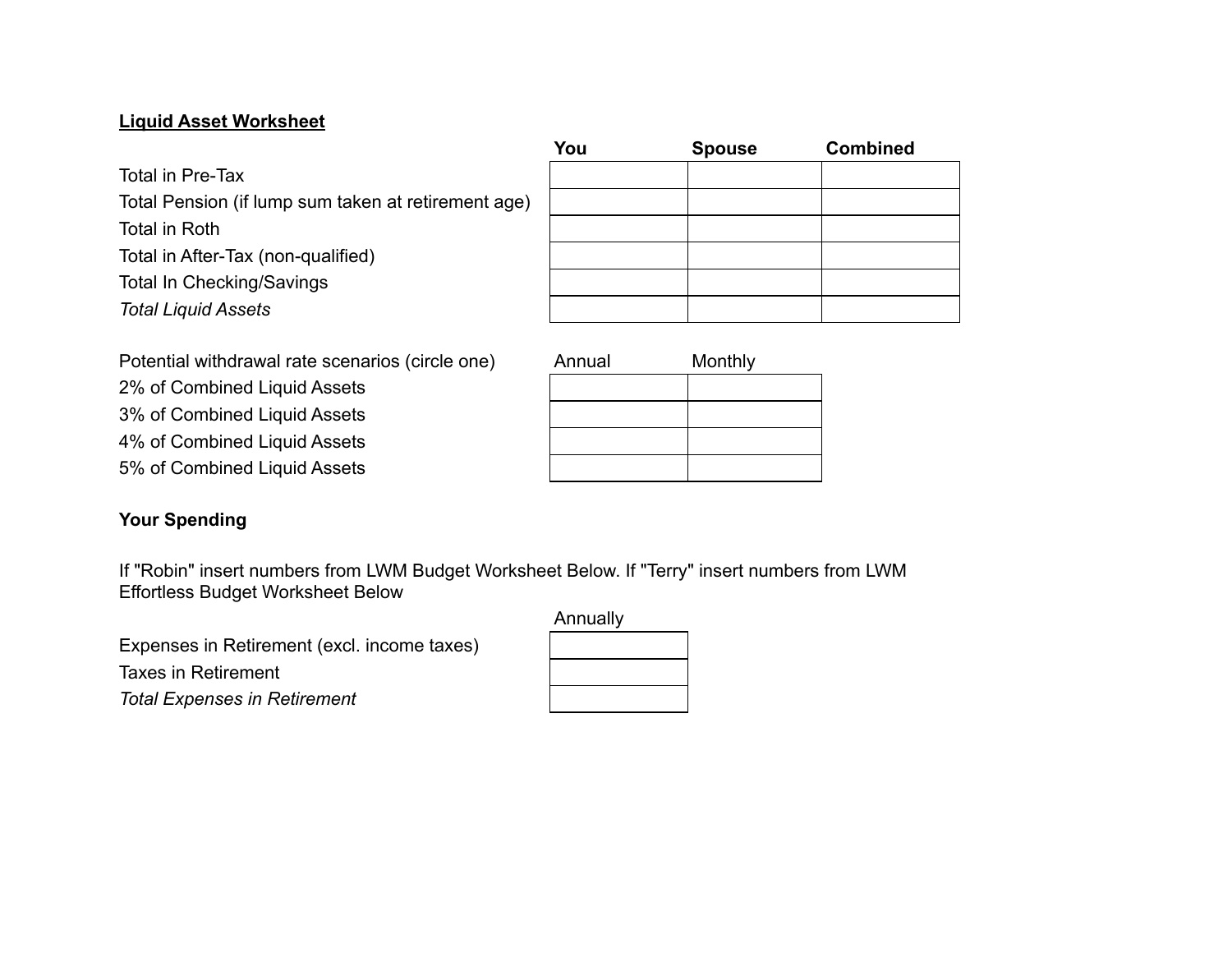# **Part 3: Health Insurance Worksheet**

Company group coverage

Medicare Part B

Marketplace (based on income of \_\_\_\_\_\_\_\_\_)

Medicare Supplement or Medicare Advantage Increase by 20%

Total Estimated Health Insurance Cost

## **Part 4: Cash Flow**

| Contact HR to deposit paycheck in savings                                             |  |
|---------------------------------------------------------------------------------------|--|
| Baseline checking account balance you want to keep<br>is.                             |  |
| Transfer everything above this to savings                                             |  |
| Set up auto transfer from savings to checking for<br>monthly net need - amount is     |  |
| Set reminders on your phone to review your<br>checking account balance every 3 months |  |
| Are you spending more or less than projected?                                         |  |
|                                                                                       |  |

| You | <b>Spouse</b> | <b>Combined</b> |
|-----|---------------|-----------------|
|     |               |                 |
|     |               |                 |
|     |               |                 |
|     |               |                 |
|     |               |                 |
|     |               |                 |
|     |               |                 |
|     |               |                 |

 $\Box$ 

 $\Box$ 

 $\Box$ 

 $\Box$ 

 $\Box$ 

| <b>STATE OF STATE OF STATE OF STATE OF STATE OF STATE OF STATE OF STATE OF STATE OF STATE OF STATE OF STATE OF S</b> |    |    |
|----------------------------------------------------------------------------------------------------------------------|----|----|
|                                                                                                                      |    |    |
| $Q^{\prime}$                                                                                                         | Q3 | Q4 |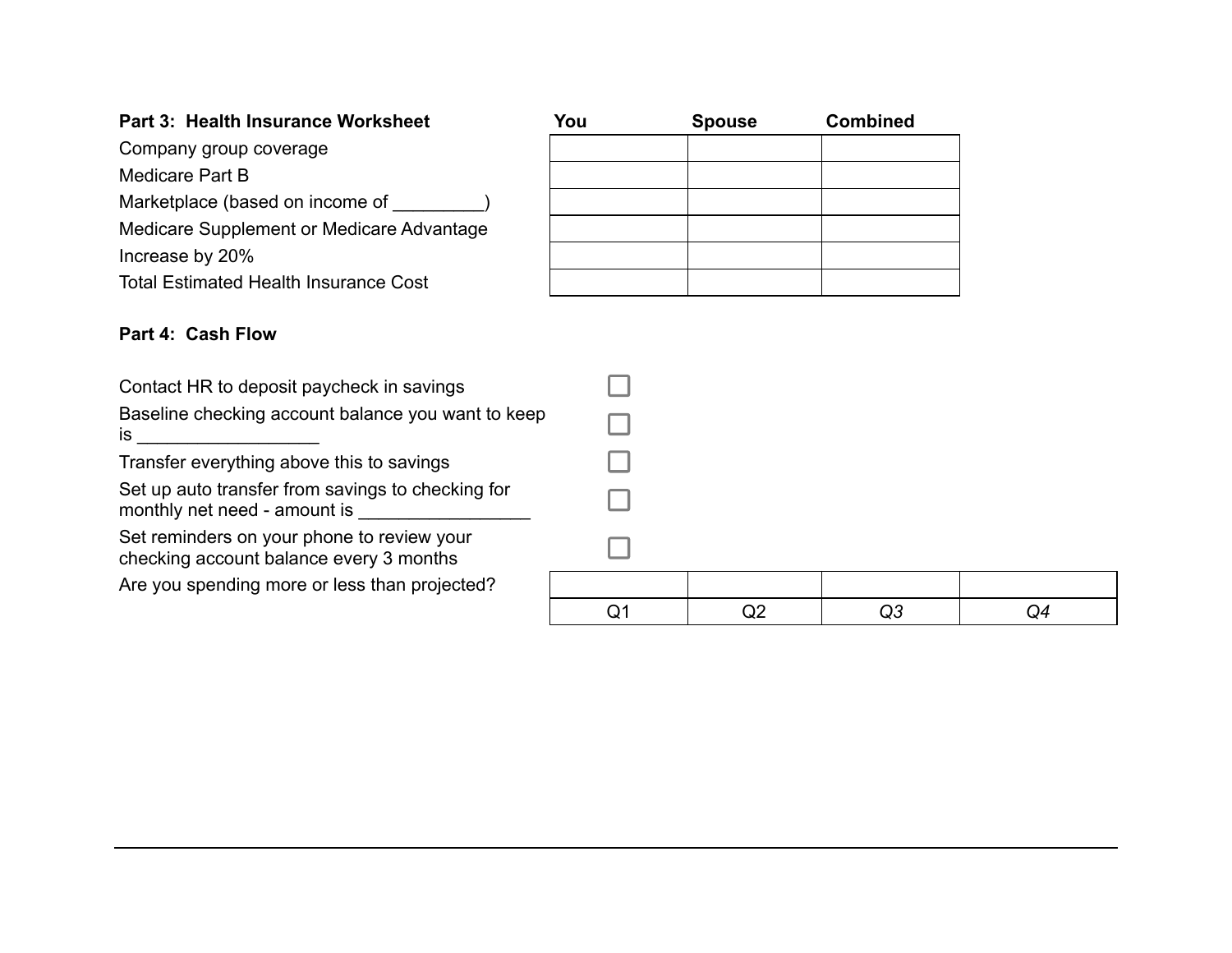## **Putting It All Together**

(from worksheet data)

The examples below assume one spouse has a pension available and \$750k in liquid assets. The retiree can choose a lump sum is \$500k or monthly pension of \$2,000. Importantly, many retirees who wait to draw Social Security need to supplement income from investements or elsewhere prior to benefits beginning, so your investment withdrawal rate may change over time.

|                                                                                                           | <b>Option 1:</b><br><b>Monthly</b><br><b>Pension</b> | <b>Option 2:</b><br><b>Lump Sum</b><br><b>Rollover</b> | <b>Example</b><br>(Pension) | <b>Example (Lump</b><br>Sum) |
|-----------------------------------------------------------------------------------------------------------|------------------------------------------------------|--------------------------------------------------------|-----------------------------|------------------------------|
| Social Security - Spouse 1                                                                                |                                                      |                                                        | \$33,600                    | \$33,600                     |
| Social Security - Spouse 2                                                                                |                                                      |                                                        | \$26,400                    | \$26,400                     |
| Pension - Spouse 1                                                                                        |                                                      |                                                        | \$24,000                    | \$0                          |
| Pension - Spouse 2                                                                                        |                                                      |                                                        | \$0                         | \$0                          |
| Other Income                                                                                              |                                                      |                                                        | \$0                         | \$0                          |
| <b>Total Annual Income (excl. investments)</b>                                                            |                                                      |                                                        | \$84,000                    | \$60,000                     |
| Expenses (including taxes) from above                                                                     |                                                      |                                                        | \$100,000                   | \$100,000                    |
| <b>Amount Needed Annually from Investments</b>                                                            |                                                      |                                                        | \$16,000                    | \$40,000                     |
| Liquid Assets at Retirement (if monthly pension) or<br>Liquid Assets at Retirement (if lump sum rollover) |                                                      |                                                        | \$750,000                   | \$1,250,000                  |
| Amount needed from investments                                                                            |                                                      |                                                        | \$16,000                    | \$40,000                     |
| Withdrawal Rate (amount need divided by liquid<br>assets)                                                 |                                                      |                                                        | 2.13%                       | 3.20%                        |
| How comfortable are you with the withdrawal rate?<br>(from chart in section 2)                            |                                                      |                                                        |                             |                              |